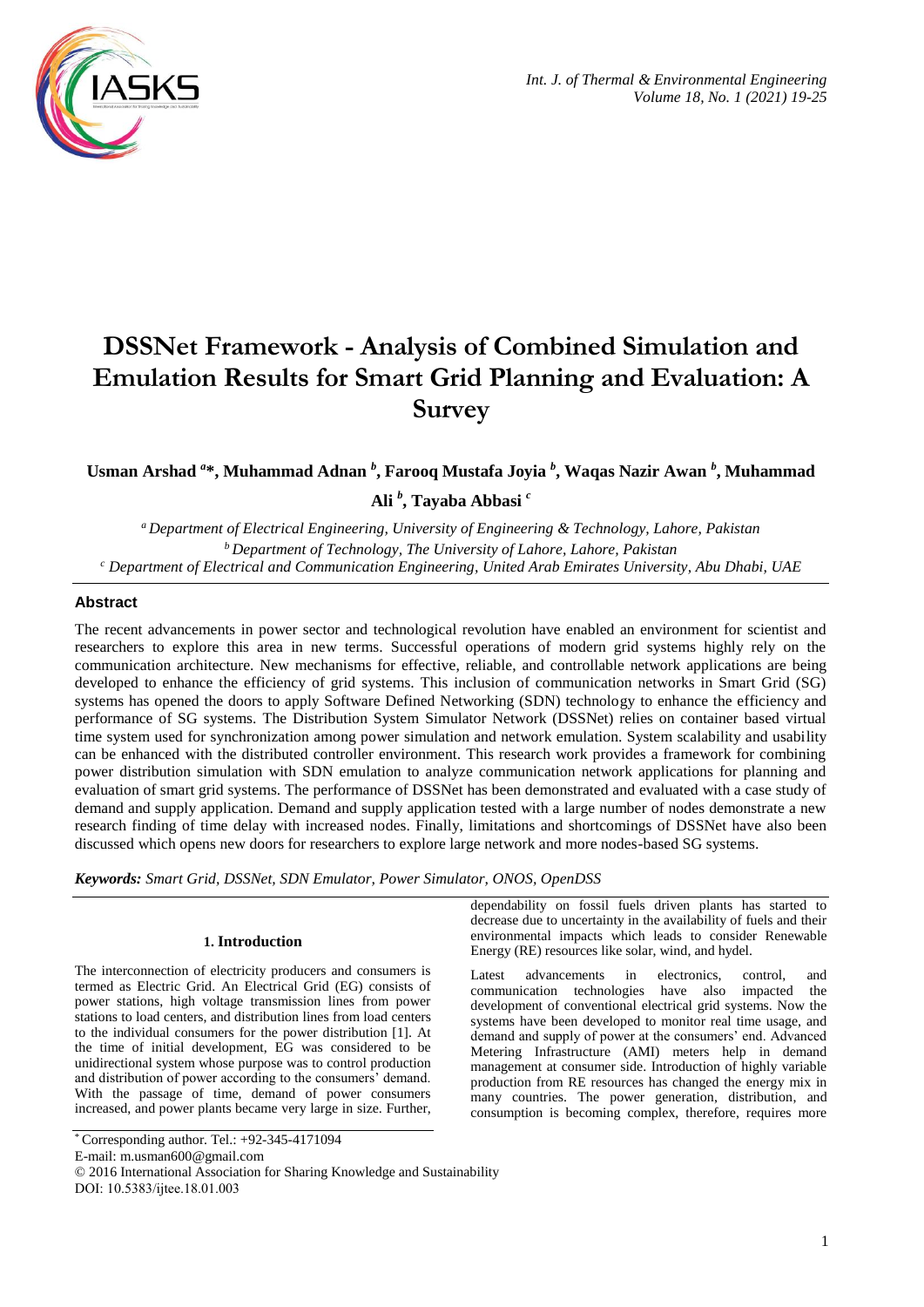diverse, controllable and coherent systems to integrate both demand and supply side advancements. SG comes out to be the versatile and robust solution to these complexities. SG is the form of EG which is capable for real time communications to and from production and consumption ends with an effective and centralized control over the distributed system. Latest discoveries in communication technologies and renewable power generation have motivated scientist and researchers to provide analysis and results towards the development of SG. Growth in SG modernization depends upon the convergence of operations and Information Technology (IT). Controlling the operations through SDN technology for secure and reliable operations and better and efficient control is the emerging topic of research in SG systems. SDN is an open-source, programmable approach for designing, building, and managing networks for better performance and monitoring [2]. It has the enhanced ability to separate both data and control planes and obtain an overall global view of the network/system.

Knowing the importance of real time data transmission, a system using OpenDSS was used for sending real-time signals from power simulation to a hardware [3]. Real-time simulations for hardware in the loop simulations have also been used for getting results closer to the real system [4]. The results obtained with this model are closer to the real system but dependent on specific hardware compatible with simulation environment. Engineers have also tried co-simulation between Power Sequence Load Flow (PSLF) and network simulator-2 (ns-2). In these simulations, events are sorted by timestamps for synchronization of messages between two simulators [5].

Another research very common in complex system modeling and design is the use of agent-based modeling and simulation. This platform uses agents as elements of co-simulation between power and communication system [6]. A federal approach of co-simulation of power and electrical systems is the use of multiple transmission and distribution power simulators with network simulator-3 (ns-3) as communication simulator [7]. Further improvement in the synchronization of the systems was suggested by the researchers [8], but still there is a challenge due to inherent difference in mechanism of simulation and emulation.

SDN technology, because of their ability to have a global view on entire network, can help to increase performance and security in large scale networks and even in smart grid based energy systems. Studies were carried out by researchers and utilization of hardware-in the-loop testbed with SDN platform for the development of micro-grid [9]. SDN was also proposed for scalable utility application deployment, however, the system was mainly limited to communication networks and devices [10]. Studies of combining SDN technology with high voltage solver are also available in literature [11]. For the network based smart grid systems, security against cyberattacks is also the main concern while designing the system. A research shows use of SDN for the increase of performance of SCADA based networks model [12]. To cater for the impact of electricity black out in undue circumstances, live monitoring of data is of prime importance. The process of this live monitoring is termed as situational awareness and analysis of utility communication networks for situational awareness were carried out during blackouts [13].

# **2. System Description**

With the advancements in the technology of power generation, transmission and distribution systems and communication systems, grid systems are also moving towards SG. With the complexities involved in new power system and communication system integration, system study approach uses

a layered approach which makes it easier to understand and provide a better control for issues specific to the domain. The role of SDN based control layer is of vital importance. It provides a global overview of the overall system states and better security for the applications running on the system.

## **3. Model Design**

A model that combines both power system simulation and SDN based communication system has been evolved in this study. System named DSSnet has been evolved that uses different open-source softwares like OpenDSS, Open Network Operating System (ONOS), and Open vSwitch. There are two basic components presented on top of two different operating systems that are windows and Linux. There will be a need of synchronization among two independent complex systems. For that purpose, a separate virtual clock system and coordinators have been placed in the system

# **4. System Design and Architecture**

The system modeled above comprises of five main components: electrical power system simulator, power coordinator for controlling and interfacing simulations, communication network emulator, and network coordinator for interfacing software defined network, and lastly a virtual time system. Every system component in the architecture has a specific functionality described in detail in the following subsections.

# **4.1. Power Simulator**

Power network has been simulated in DSSnet with power elements like relays, transformers, sensors, capacitors generators, and loads. Each Intelligent Electrical Device (IED) is modeled in simulator and network emulator. Other power systems may not be modeled in network emulator as they might exist only in power network. Power system simulator is designed for the simulations of utility distribution systems for the purpose of load modelling, fault studies, harmonic studies, and solving dynamic time step power flows. The time taken by simulations depends upon the type of simulation performed that may be of the order of milliseconds to a few seconds [14].

# **4.2. Network Emulator**

Network emulator in DSSnet consists of software switches in Mininet platform to emulate the function of real SDN switches. All the hosts connected with open vSwitch topology are representation of IED in power simulator. Hosts have their namespaces and run real time processes for modeling the functioning of IEDs. All the elements of the modern power network that require communication, can be modeled in emulation including phasors, sensors, generators, and load meters like AMI meters [15]. Some benefits of this modelling are that we do not need to include all the elements of power network in the simulation and some of the elements can be presented in the emulator for faster processing and obtaining closer to real results. There are also some disadvantages associated with the emulation besides faster processing. Emulation can run up to a certain limited number of hosts and switches. Each host connected with the switch has its own virtual network adapter. Also, with the increase in the number of hosts beyond a certain limit, complexity of the system can increase to a very high level. Further, emulation unlike simulation can-not run with hundreds and thousands of hosts due to limited number of resources available in virtual environment. The solution to this shortcoming might include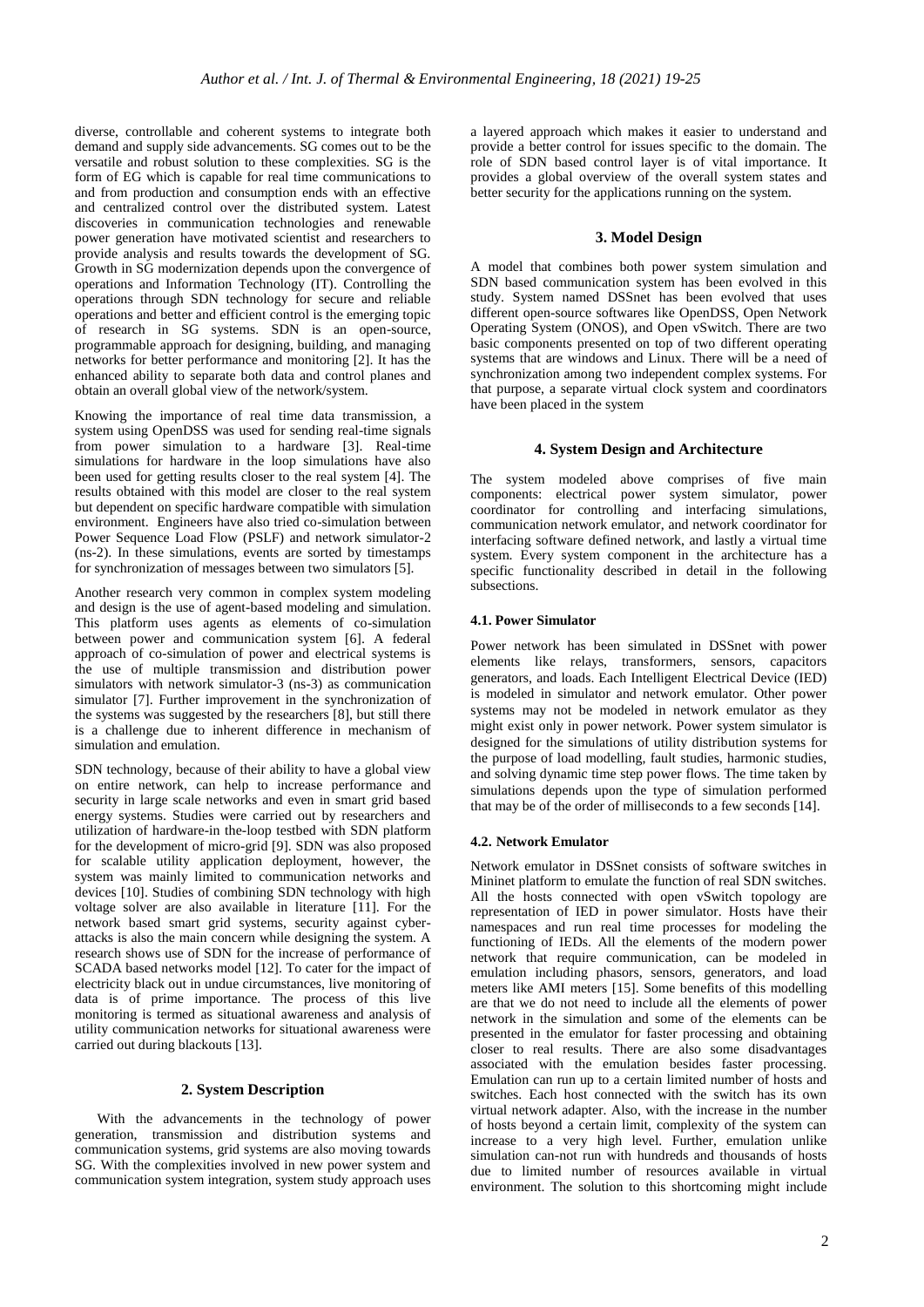development of smaller distributed emulators for increasing scalability [16].

#### **4.3. Network Coordinator**

Network Coordinator on top of the emulator can be termed as central controller of network emulation. It has a global view of all the network devices in the emulation. Network devices and IEDs modelled in emulator are configured through network coordinator. The other purpose of the network coordinator is the communication and interfacing of the power simulation events managed on the power coordinator level. If a synchronization request is received at the coordinator, it interfaces with its counterpart and virtual clock of the system to control the overall DSSnet architecture.

#### **4.4. Power Coordinator**

Power coordinator has the same functionality on top of power simulator that network coordinator has in network emulator. The coordinator initiates simulation by setting circuit variables and provides Application Programming Interface (API) for modification and extraction of results from simulation. Some elements of the power grid may be modeled in power coordinator as a function of time. This timing functionality enables system to synchronize events of simulation with the emulation network output.

# **4.5. Virtual Time System**

Emulator system clock always elapses with real world time clock but simulation system has its own system clock with respect to simulation environment. Therefore, pausing of emulation causes to pause the virtual clocks of each emulation entity. This situation causes a difference in the clock times of simulation, emulation, and real world clock. To overcome this situation, virtual clock system can be used that can be modeled according to the situation [17, 18]. Since the requirement of system includes ONOS and Mininet, the work of [19] had been extended for provision of virtual time system.

Virtual time system is generally used for the purpose of slowing down emulation so that emulator assumes that enough virtual resources are available. The other usage of virtual time system is the synchronization among emulation and simulation. In the system designed, each container or host is provided with its own virtual clock. With this type of provision, each element has the flexibility of starting, stopping, fastening or slowing down its own clock in order to synchronize with the simulation clock.

With the provision of each container clock, there arises the issue of consistency among all elements in the emulator. The issue is resolved with implementing a centralized timekeeper and by a two layered consistency mechanism.

# **5. Synchronization**

Another main challenge of DSSnet is the effective synchronization among network emulator and power simulator. The challenge arises due to the reason of simulator using its own virtual simulation clock and emulator using system clock time. These clocks, if working independently, cause system errors. This phenomenon is explained with the help of an example.

As illustrated in Figure 1, if there are three discrete time events  $E_1$ ,  $E_2$ , and  $E_3$  that generate response of  $R_1$ ,  $R_2$ , and  $R_3$ .  $E_1$ occurs before  $E_2$  and  $E_3$  whereas  $R_1$ ,  $R_2$ , and  $R_3$  are the results of the events, respectively. Now, If  $R_1$  is the response of  $E_1$  and  $E_2$  is dependent on R<sub>1</sub>. If  $E_2$  reaches before R<sub>1</sub>, then there will be an error for the process. Delay and errors will escalate in the system as every next input and output is dependent on each other. To overcome this issue of errors due to poor synchronization of the events, virtual time system in Mininet platform has been developed.

Since the idea is to design a system where events are driven by network emulator, therefore, synchronization requests are originated at emulator side. Before the coordinators at both ends send signals for simulation to advance over a time interval, it must be ensured that emulator clocks have advanced up to the point where output for the simulation system has been generated. As the emulators are using, virtual clocks, simulation clocks are not about to pass the emulation systems. Figure 2 shows the execution cycle of DSSnet for some events.



**Fig. 1. The execution of system with respect to wall clock**



**Fig. 2. Execution of DSSnet with respect to its own perceived time and virtual time elapsed in the simulation.**

Time scale graph presented in Figure 2 can be expressed in the form of equation as:

$$
Time_{Wall\_Clock} = \sum t_{E,i} + \sum t_{S,i} \tag{1}
$$

$$
Time_{DSSnet} = \sum t_{E,i} + \sum t_{S,i}
$$
 (2)

$$
ret = \frac{t_{S,i}}{t_{S,i}} \tag{3}
$$

Equation-1 describes the complete time of the system with respect to wall clock time which is the sum of emulation time  $(t_{E,i})$  and simulation time  $(t_{S,i})$ . Equation-2 describes DSSnet virtual clock time that is the sum of emulation time (*tE,i*) and the returned simulation virtual times (*tS',i*). Also, the value returned in Equation-3 can be one of the following cases:

a. (1-∞) if power simulator takes longer time to execute than real time, therefore, emulation virtual time becomes essential for synchronization of both the systems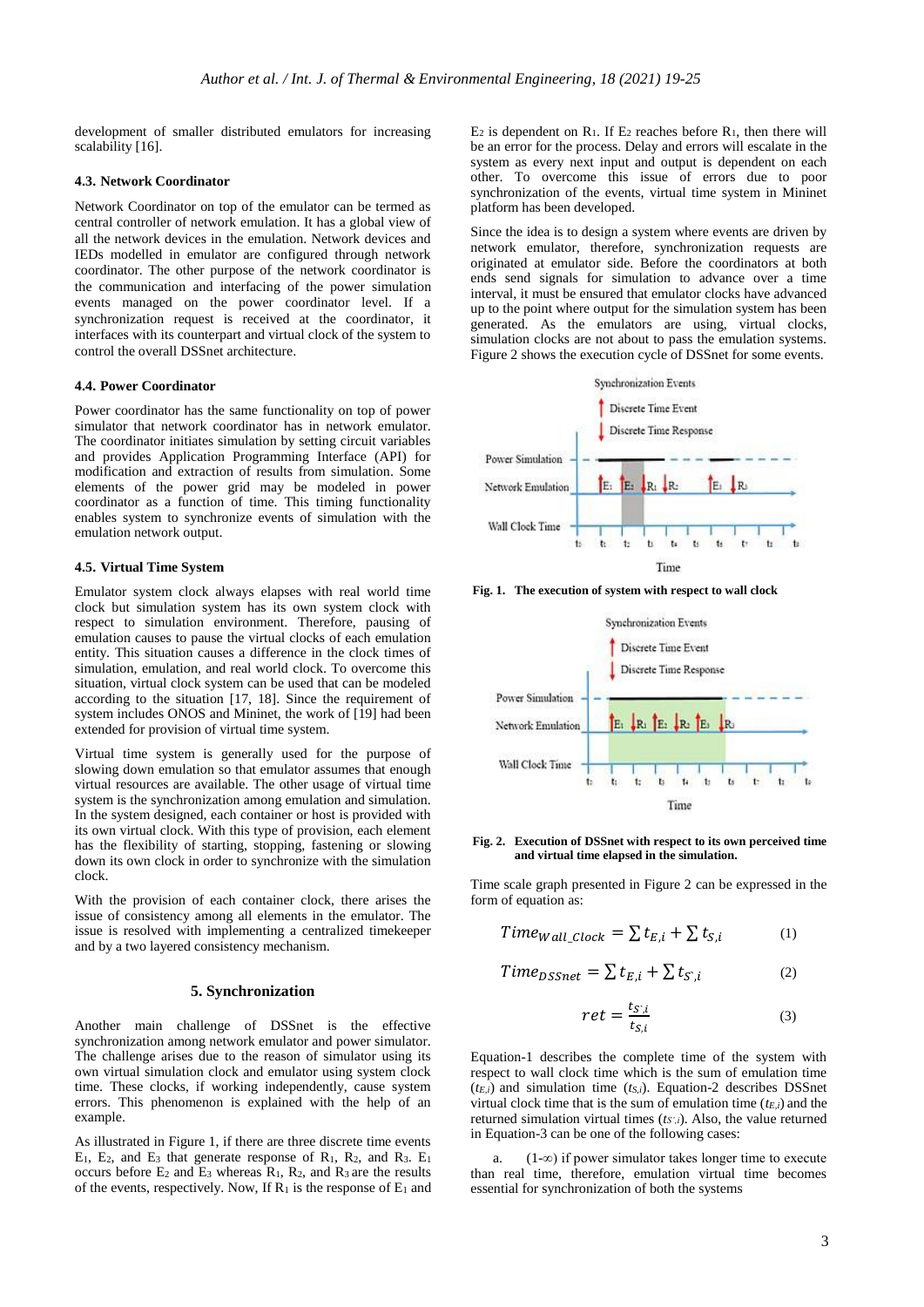b. (0-1) if power simulation system takes lesser or equal time for execution than the real time, it means that the system has real time simulation capability

c. 0 if the power system simulation time is not considered by the emulation, for example, computing the voltages and currents at speed of light

Every synchronization event occurs when there is influence of one on the other through coordinator. The optimization approach has been used in order to speed up the overall process timing. Some of the events that occur are dependent on previous output while others are not. Therefore, the main events queue has been divided into two different queues of blocking and non-blocking events. IEDs are able to pause the emulation system by sending synchronization messages and these messages may land in blocking queue. Other process using non-blocking queue can speed up the process of emulation, and hence the overall execution time of system.

# **6. Results and System Evaluation**

# **6.1. Network Emulation and Virtual Time**

DSSnet system mainly relies on the timing provided by virtual clock of system. There is a strict requirement of synchronization of events at both power and network coordinator ends. The process of synchronization requires virtual time to pause for specific intervals in order to maintain simulation and emulation synchronization. This virtual time system causes overhead in network emulation. Overhead in any network is not tolerable beyond certain specification as it causes network operations to slow down, especially if size of the network increases to hundreds to thousands of nodes that are emulated on a single machine [15]. System overhead was tested by pausing emulation hosts (IEDs) again and again. Number of hosts were changed from 10 to 500 in Mininet and for each number of hosts, emulation process was paused to 1000 times repeatedly. Cumulative Emulation overhead calculation for different hosts for the pausing operations have been plotted in Figure 3. From the figure, it has been noted that more than 90 percent operations take less than 100 milliseconds in 500 host case.

For, all other cases of lesser hosts more than 80 percent of operations took less than 50 milliseconds. It is also obvious from Figure 4 that average time for overhead increases almost linearly with the increase in number of hosts in emulation.



**Fig. 3. Cumulative distribution of network emulation overhead by the operation of pausing virtual clock** 



**Fig. 4. Average increase in emulation overhead time with increase in number of hosts for network emulation** 

#### **6.2. Accuracy Evaluation**

Performance of every network is determined by two network flow characteristics known as throughput and latency from one end to the other end. To analyze the performance of network, two hosts connected with Open vSwitch were emulated with the link speed of 800Mbps and 10µs latency. Work of [20] was used to measure throughput and [21] was used to measure Round Trip Time (RTT) between the two hosts.

#### *6.2.1 End-to-End Throughput*

For testing throughput, *ipref* (a tool used to measure maximum achievable bandwidth of IP networks) was used to transfer data on TCP connection for the period of 30 seconds. For the first emulation purpose, system was tested without freezing while in the second run, the system was frozen for 1 second and the operation was repeated after every second for 64 times. The results of both the emulations were combined and it was observed that pausing the emulation causes 11% to 18% deviation from the baseline results. The results are depicted in Figure 5. The results may seem unsatisfactory in the first look, but these are very much dependent upon the OS scheduler. Just like throughput, same case for the evaluation of latency was adopted where 1000 pings were issued without freezing emulation first and then with a freeze duration of 0.1 seconds. First ping result was not considered for plotting to nullify the effect of ARP. Results are described in Figure 6, and it is observed that about 80% of the ping packets are received at around 0.2ms interval.



**emulation showing deviation**

#### *6.2.2 Accuracy Evaluation*

Also, from the graph of freeze time interval it is obvious that freezing the emulation does not affect the overall end to end latency of the system in a prominent manner.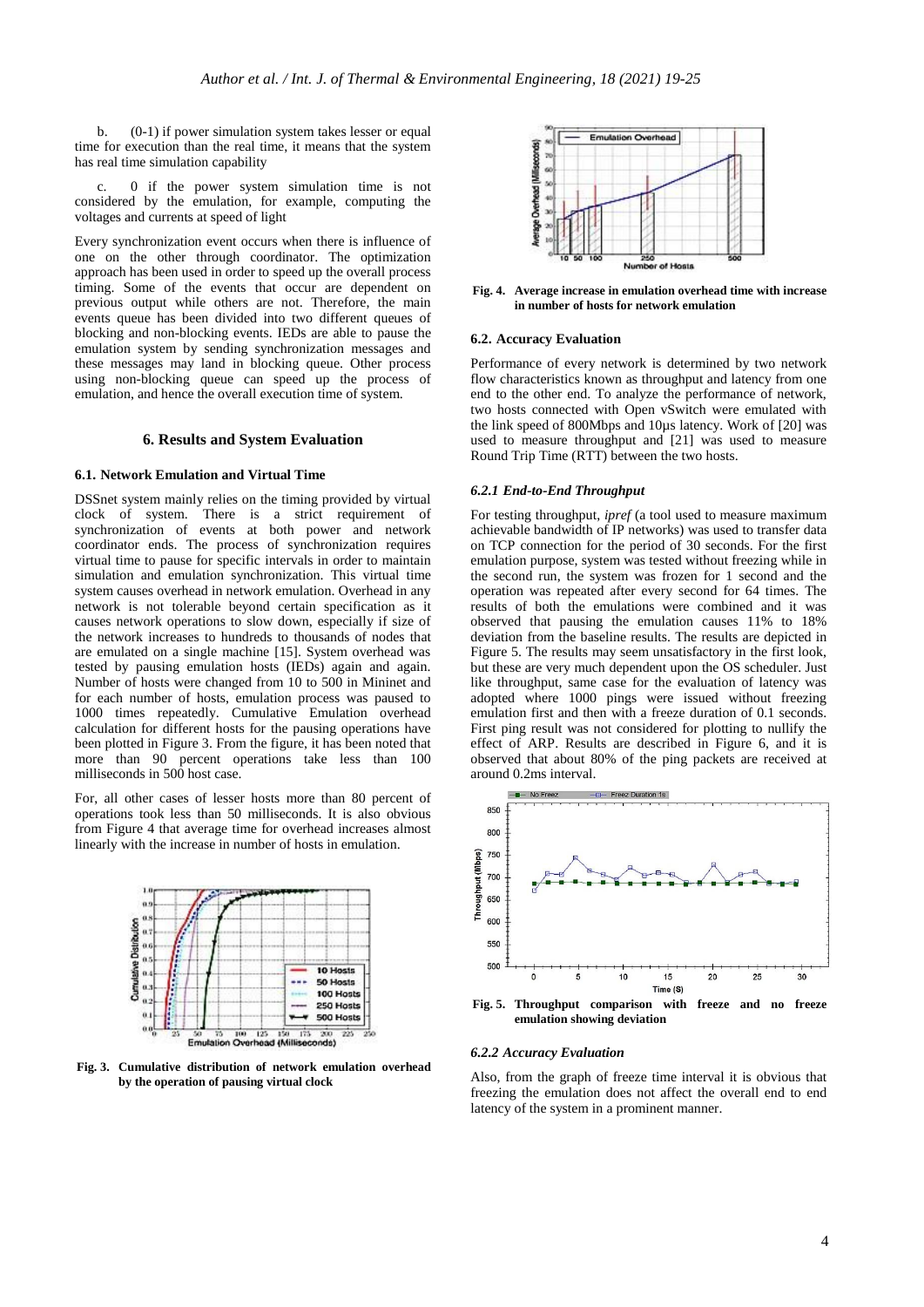

**Fig. 6. Latency comparison with pause and not pause cases**

# **7. Demand Response Case Study**

DSSnet has been designed for testing smart grid applications that apply to both power grid and communication network. A case study to analyze the behavior of micro-grid system using DSSnet and SDN enabled environment has been added in paper for better understanding of overall demand response of micro-grid.

#### **7.1. Experimental Setup**

A micro-grid model implemented in [22] using IEEE 13-bus system was modeled in OpenDSS shown in Figure 7. Base voltage of the system is set to 2.4kV and common coupling point of main power is at bus 650. A three-phase unbalanced with distributed energy source components has been added with sensors. Renewable energy generator in the form of wind turbine is added with bus 634 that has variable power output. The controller sends control messages and process the information to stabilize the system voltage. The control center computes each phase balance and sends messages to energy storage device. Model of communication network has been designed in ONOs on top of Mininet. The reason for using ONOS in simulation is that ONOS provide a Graphical User Interface (GUI) to give better understanding of topology of hosts and switches as well as overall network. Further, traffic flows and metrics can also be visualized in ONOS. One switch has been modeled for each bus and two additional switches for backup and multipath forwarding. Control plane is composed of three different ONOS instances where the cluster is overall connected to the communication network of micro-grid with a switch. Figure 8 describes exact state of the communication network topology.



**Fig. 7. ONOS Communication Network Topology on web-based GUI interface [22]**



**Fig. 8. IEEE 13 bus power distribution micro-grid model [22]**

## **7.2. Experimental Results**

The results extracted from [22] for single phase voltages at bus 652 and 675 are represented in Figure 9 for analysis. The demand response application suggests that voltage stability of actual power system does not change largely from simulated micro-grid. It is also important to mention that simulation system voltage response does not deviate more than 5% of the average value of actual system depicting that system is stable. These results are another motivation for evaluating and designing SDN based solutions for grid systems as well as communication network also. To observe the behavior of network system during link failure, primary link of the control center and energy storage location was broken manually at t-3.2s.

With global visibility of SDN enabled environment, system responds spontaneously over link failure of within negligible time (of the order of milliseconds). This self-healing topology configuration causes minimal deviation from the base case. In normal circumstances, where centralized view is not available, system convergence from a link failure takes time of tens of seconds. This delay due to link failure brings severe outage in the network system that causes power system to reach unstable state. But with the SDN enabled applications provided by ONOS, the effect of link failure is significantly reduced.

## **8. Conclusions**

This article provides DSSnet as a testing platform that combines power system simulator and SDN based network emulator. It can be used to model power flows, communication networks, and smart grid applications. It can also be used for the evaluation of network applications for smart grid systems. DSSnet system can be used for planning and evaluation of more complicated applications with greater number of hosts and controllers before introducing it to the real systems.

# **9. Critical Analysis and Future Work**

DSSnet, a system for combining electrical power simulations and network emulations in SDN environment, was tested and evaluated in this work. Overall characteristics and performance of system stands out to be good but still there are some limitations of the system that need to be addressed before implementing for the real time hardware applications. The first limitation stands out to be virtual time environment that is not possible for real hardware cases where clock time of the hardware cannot be stopped for synchronization with power system.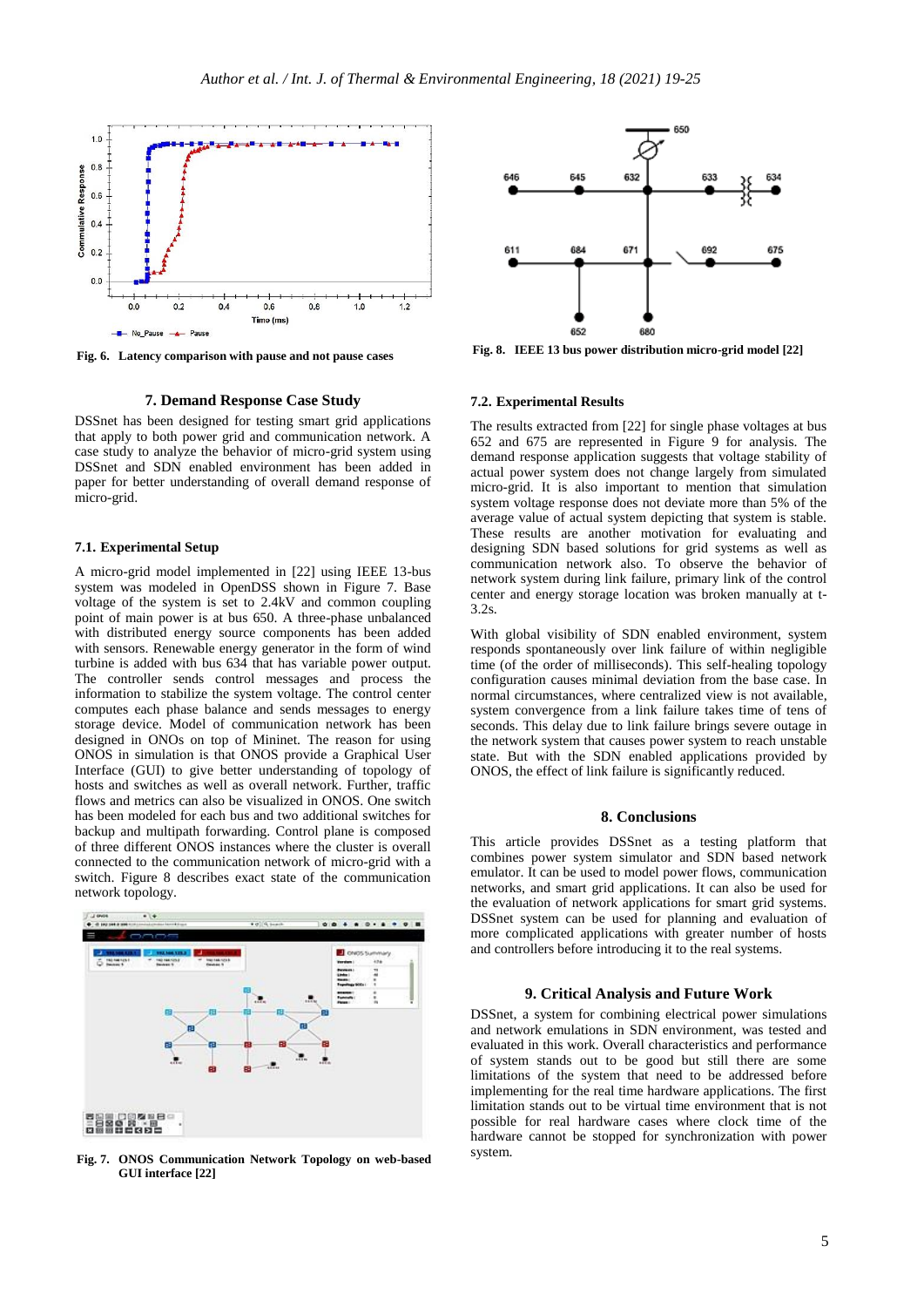

**Fig. 9. Voltage response at bus 652 and 675 with link failure at t=3.2s. ONOS central controller with global view provides fast recovery from link failure state [22]**

Secondly, the system has been tested for very limited number of host devices. As it was mentioned in Figure 7, the system was tested for maximum number of 500 hosts and there was an average overhead delay of about 70 milliseconds. This 70 milliseconds overhead delay may seem negligible for limited number of hosts but when real time system are modeled, there can be thousands of devices and that can be either Intelligent Electronic Devices (IEDs) or not. Further, their state might change continuously. It is also visible from Figure 7 that overhead delay keeps on increasing, although, sort of linear with increased number of hosts. Therefore, for more than hundreds of thousands of hosts, this delay might increase to the order of seconds to minutes that is unbearable. It may cause the system to an unstable state which is not affordable in practical or production environment.

One more limitation to the system is that no security mechanism for the power grid applications have been provided. With the help of real time network traffic obtained from DSSnet, data injection attacks must be studied that target power grid applications. There is a need to develop SDN based solutions to prevent intrusion and denial of service attacks. SDN can be helpful in finding vulnerabilities such as controller failure or any cyber-attack on the system for smart grid security, resilience, and intrusion detection. The abovementioned limitations of the system can be used as reference for future research work and improvements in the design

# **References**

- [1] S. Kaplan, "Smart Grid. Electrical Power Transmission: Background and Policy Issues," *The Capital.Net, Government Series,* 2009, pp. 1-42.
- [2] Open Networking Foundation, "Software Defined Networking," 2020, https://www.opennetworking.org
- [3] D. Montenegro, M. Hernandez, G. Ramos, "Real Time OpenDSS framework for distribution systems simulation and analysis in  $6<sup>th</sup>$ *th IEEE/PES Transmission and Distribution: Latin America Conference and Exposition,* 2012, pp. 1-5.
- [4] C. Dufour, J. Belanger, "On the use of real-time simulation technology in smart grid research and development," *IEEE Transaction on Industry Applications,* 2014, vol. 50, no. 6, pp. 3963-3970.
- [5] H. Lin, S. Veda, S. Shukla, L. Mili, J. Throp, event-driven framework for interconnected power system and communication network," *IEEE Transactions on Smart Grid,* 2012, vol. 3, no. 3, pp. 1444-1456.
- [6] K. Hopkinson, X. Wang, R. Giovanini, J. Thorp, K. Birman, D. Coury, "EPOCHS: A platform for agentbased electronic power and communicaion simulation built from commercial off-the-shelf components," *IEEE transactions on Power System,*  2006, vol. 21, no. 2, pp. 548-558.
- [7] S. Ciraci, J. Daily, J. Fuller, A. Fisher, L. Marinovici, K. Agarwal, "FNCS: A framework for power system and communication networks co-simulation," *In Proceedings of the Symposium on Theory of Modeling & Simulation – DEVS Integrative, Society for Computer Simulation International, San Diego, CA,* 2014, Article 36.
- [8] S. Ciraci, J. Daily, K. Agarwal, J. Fuller, L. Marinovici, A. Fisher, "Synchronization algorithms for co-simulation of power grid and communication network," *IEEE 22nd International Symposium on Modelling, Analysis Simulation of Computer and Telecommunication Systems (MASCOTS),* 2014, pp. 355-364*.*
- [9] L. Ren, Y. Qin, B. Wang, P. Zhang, P. Luh, R. Jin, "Enabling resilient micro-grid through programmable network," *IEEETransactions on Smart Grid,* 2017, vol. 8, no. 6, pp. 2826-2836.
- [10] Y. Kim, K. He, M. Thottan, J. Deshpande, "Virtualized and self-configurable utility communications enabled by software-definednetworks," *IEEE International Conference on Smart Grid Communications (SmartGridComm),* 2014, pp. 416-421.
- [11] X. Dong, H. Lin, R. Tan, R. Lyer, Z. Kalbarczyk, "Software-Defined networking for smart grid resilience: Opportunities and challenges," *In Proceedings of the 1st ACM Workshop on Cyber-Physical System Security (CPSS) ACM New York,* 2015, pp. 61-68.
- [12] A. Goodney, S. Kumar, A. Ravi, Y. Cho, "Efficient PMU networking with software defined networks," *In IEEE International Conference on Smart Grid Communications (SmartGridComm),* 2013, pp. 378- 383.
- [13] A. Sydney, D. Ochs, C. Scoglio, D. Gruenbacher, R. Miller, " Using GENI for experimental evaluation of software defined networking in smart grid," *Computer Networks 63,* 2014, pp. 5-16.
- [14] R. Dugan, Reference guide, "The open distribution system simulator" 2013.
- [15] B. Lantz, B. Heller, N. McKeown, "A Network in a Laptop: Rapid Prototyping for Software Defined Networks", *In Proceedings of the 9th ACM SIGCOMM Workshop on Hot Topics in Networks, Hotnet-XI, New York, NY, USA,* ACM, 2010, pp. 19:1-19:6.
- [16] Y. Zheng, D. Jin, D. M. Nicol, "Impacts of appliction look ahead on distributed network emulation", *In the proceedings of the 2013 Winter Simulation Conference (WSC),* 2013, pp. 2996-3007.
- [17] J. Lamps, D. M. Nicol, M. Caesar, "Timekeeper: A light weight virtual time system for linux", *In the proceedings of the 2nd ACM SIGSIM Conference on*